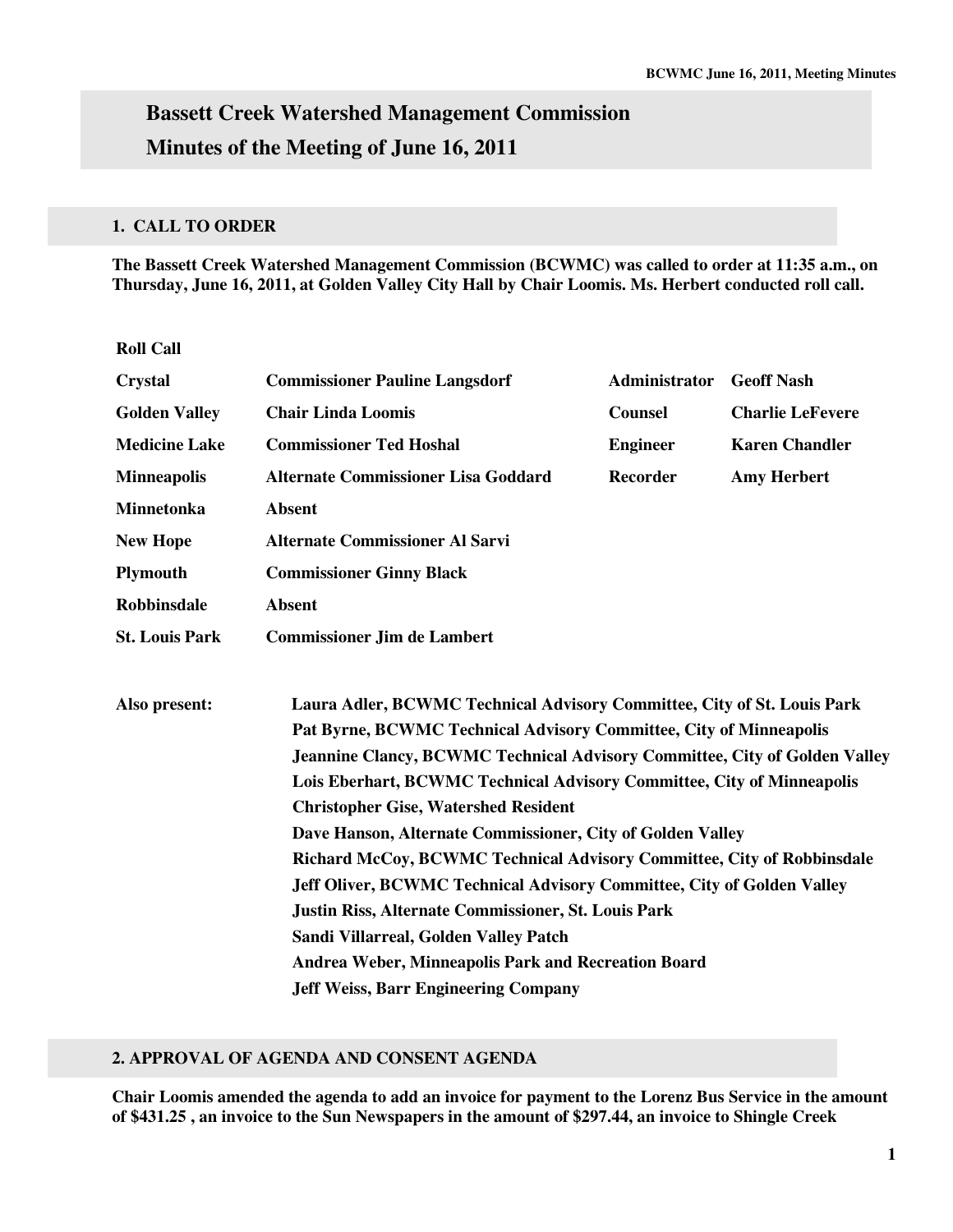**Watershed in the amount of \$869.75 for WMWA workshops, and an invoice to WMWA in the amount of \$2,969.50. Commissioner Black moved to approve the Consent Agenda and the Agenda as amended. Acting Commissioner Goddard seconded the motion. The motion carried unanimously with seven votes in favor [Cities of Minnetonka and Robbinsdale absent from vote].** 

## **3. CITIZEN INPUT ON NON-AGENDA ITEMS**

**No Citizen Input on Non-agenda Items** 

#### **4. ADMINISTRATION**

**Presentation of May 19, 2011, Meeting Minutes. The meeting minutes were approved as part of the Consent Agenda.** 

**Presentation of Financial Statements. The June Financial Report was received and filed as part of the Consent Agenda.** 

**The general and construction account balances reported in the June 2011 Financial Report are as follows:** 

| <b>Checking Account Balance</b>                                | \$606,669.58   |
|----------------------------------------------------------------|----------------|
| <b>TOTAL GENERAL FUND BALANCE</b>                              | \$606,669.58   |
| <b>Construction Account Cash Balance</b>                       | 2,886,513.85   |
| Investment due 9/16/2015                                       | 512,059.83     |
| <b>TOTAL CONSTRUCTION ACCOUNT</b><br><b>BALANCE</b>            | 3,398,573.68   |
| -Less: Reserved for CIP projects                               | 4,865,112.45   |
| <b>Construction cash/investments available</b><br>for projects | (1,466,538.77) |

**Presentation of Invoices for Payment Approval.** 

- **i. Kennedy & Graven Legal Services through 4/30/11 invoice for the amount of \$2,294.33.**
- **ii. Barr Engineering Company Engineering Services through 4/29/11 invoice for the amount of \$54,724.42.**
- **iii. Barr Engineering Company Engineering Services through 5/27/11 invoice for the amount of \$59,701.05.**
- **iv. Watershed Consulting, LLC Geoff Nash Administrator Services through 5/31/11 invoice for the amount of \$4,147.15.**
- **v. Amy Herbert May Administrative Services invoice for the amount of \$3,485.71.**
- **vi. D'amico- ACE Catering June BCWMC meeting catering invoice for the amount of \$215.89.**
- **vii. Finance & Commerce Public Hearing Notice Publication Public Communications invoice for the amount of \$180.52.**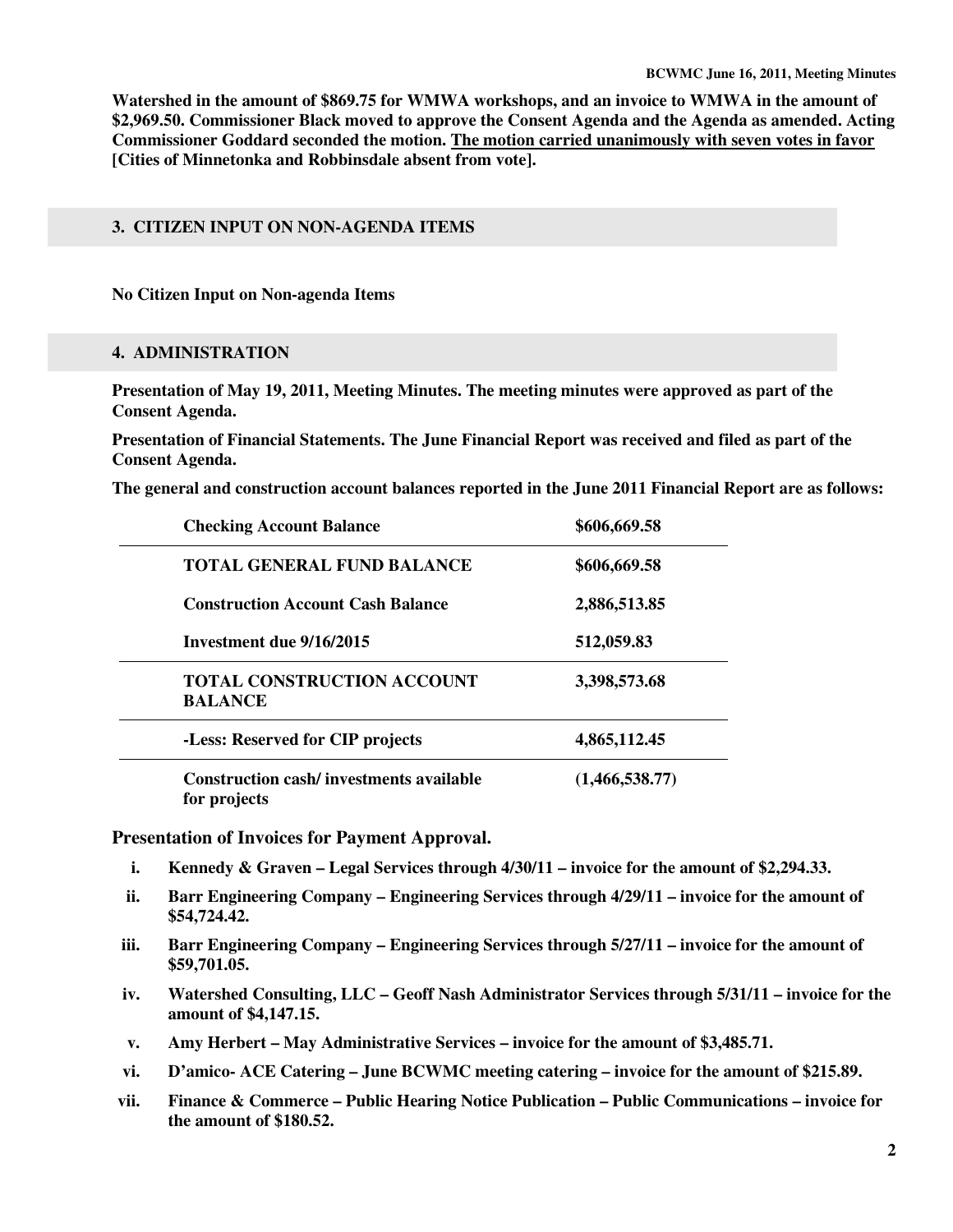- **viii. State Register Public Hearing Notice Publication Public Communications invoice for the amount of \$96.00.**
- **ix. Lakeshore Weekly News Public Hearing Notice Publication Public Communications invoice for the amount of \$171.60.**
- **x. Shingle Creek Watershed 2011 WMWA Expenses invoice for the amount of \$869.75.**
- **xi. Lorenz Bus Service, Inc. Bus Rental for 6/22/11 Watershed Tour invoice for the amount of \$431.25.**
- **xii. Sun Newspapers Public Hearing Notice Publication Public Communications invoice for the amount of \$297.44.**
- **xiii. WMWA 2011 WMWA Workshops invoice for the amount of \$2,969.50.**

**Commissioner Langsdorf requested the removal of invoice xiii - WMWA since the WMWA workshop costs were be handled in the Shingle Creek invoice. Commissioner Black moved to approve payment of the twelve remaining invoices. Commissioner de Lambert seconded the motion. By call of roll the motion carried unanimously with seven votes in favor [Cities of Minnetonka and Robbinsdale absent from vote].** 

**4D. Authorize Staff to Send BCWMC Invoice to the City of Minneapolis for Engineering Services provided to the City for the 165 Glenwood Avenue Drainage Study. Ms. Chandler said that the City contacted the Commission Engineer because a permit applicant had contacted the City of Minneapolis regarding discharging runoff into the Tunnel. She said that the City wanted an analysis done before the applicant proceeded to the next permit step because the City wanted to make sure that the discharging would be ok. Ms. Chandler said that the City agreed to pay the Commission Engineer for the analysis work, which is similar, but much smaller in nature, to the analysis that the Commission Engineer did for the Twin's stadium. She said that she is asking the Commission to approve sending the letter, included in the meeting packet, to the City under Sue Virnig's signature. She said that the invoice should be revised to include an additional charge of \$145.00 for follow up work bringing the total of the invoice to \$1,520.50. Chair Loomis asked if the Administrator would take care of the invoice. Ms. Chandler said that Barr Engineering would revise the invoice as described and forward it to Administrator Nash. Chair Loomis said that Administrator Nash would then get the invoice to Sue Virnig for signature and then would send the invoice to the City.** 

**Commissioner Black moved to approve the revision to the invoice and to send it to the City of Minneapolis. Commissioner Hoshal seconded the motion. Acting Commissioner Goddard asked for clarification on which Minneapolis Tunnel was part of the analysis. Ms. Chandler responded that it was the New Tunnel and commented that the Commission Engineer discovered that there would not be any impact and that the Commission would likely see the project come before the Board. The motion carried with seven votes in favor [Cities of Minnetonka and Robbinsdale absent from vote].** 

#### **5. PUBLIC HEARING**

**Chair Loomis stated that the Commission is proposing to amend its** *Watershed Management Plan* **and is holding a public hearing as required for Plan amendments. She explained that the Commission is proposing to amend its Plan by adding three projects:** 

- **Restoration of the Main Stem of Bassett Creek from Irving Avenue North in Minneapolis to Golden Valley Road in Golden Valley in 2012.**
- **Modification of the Wirth Lake Outlet in 2012**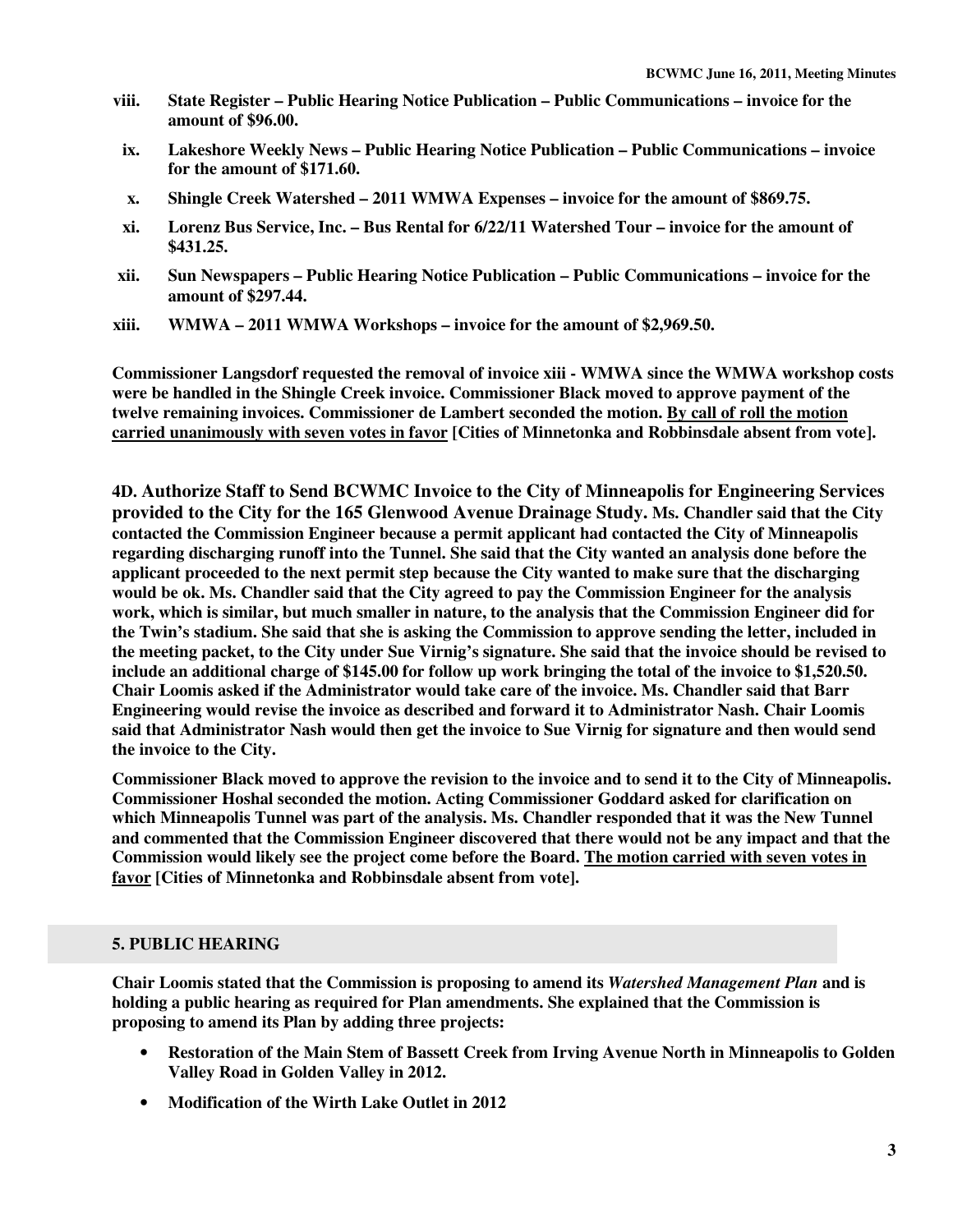• **Construction of a pond at Lakeview Park within the Medicine Lake watershed in 2013.** 

**Restoration of the Main Stem of Bassett Creek from Irving Avenue North in Minneapolis to Golden Valley Road in Golden Valley in 2012:** 

**Ms. Chandler introduced Jeff Weiss from Barr Engineering Company to present the feasibility project on the restoration of the Main Stem of Bassett Creek. Mr. Weiss summarized that he would review the reach locations, the problems observed, the concept solutions, opinion costs, and next steps.** 

**Mr. Weiss, showing a PowerPoint presentation, explained that the project is located in the far eastern end of the Bassett Creek watershed and is almost entirely in the Theodore Wirth Park and Theodore Wirth Golf Course. He said that the Minneapolis Park and Recreation Board (MPRB) brought forth this restoration project because the MPRB wants to do renovations throughout the park and wants to coordinate efforts. Mr. Weiss said that Barr Engineering staff and MPRB staff walked through the park together to identify sites for the restoration.** 

**Mr. Weiss described the project's site one, the Fruen Mill site, and pointed out the crumbling WPA (Works Progress Administration) wall along the bank. He described the second site and showed a photo indicating signs of heavy foot traffic contributing to the erosion in the site. Commissioner Black asked how the foot traffic issue would be addressed so that the restored bank doesn't end up eroded by foot traffic in the same way. Mr. Weiss said that the final design plans could include designated walking areas or perhaps the MPRB would consider adding a fishing pier. Commissioner Black said that if it is a heavy fishing area people won't stop fishing at the spot. Ms. Chandler said that Barr Engineering could discuss the issue with the MPRB.** 

**Mr. Weiss described site 3 as a drawdown of the wetland area, site 4 as an eroded bank where the current is undercutting a tree, site 5 as a spot where a big oak tree is being undercut by the current, and site 6 as a large site with eroding bank adjacent to the park's walking trail. He said that at site 6 some rocks had been moved by people, which caused the water to undercut the bank at one spot. Mr. Weiss said that the last three sites are all on Theodore Wirth Golf Course and are very straightforward in terms of where the banks have erosion and wear and tear. He said that adding some buffer between the golf course and the creek would add extra stabilization.** 

**Mr. Weiss discussed possible structural-based and plant-based solutions. He said the Fruen Mill site is the only site that needs rip rap and said that rock vanes are proposed at two sites. Mr. Weiss said that plantbased treatments include live cutting, plant stakes, bio logs, and root wads.** 

**Mr. Weiss went through the opinion of costs table. Commissioner Black asked when the Commission would receive the cost estimate for use in determining what the Commission will request for its levy. Ms. Chandler responded that this number in the opinion of cost is what the Commission will use in calculating its levy request. She said that the City will get the final cost estimate when the project is going to be constructed and there are construction plans and specifications. Ms. Chandler said that the term feasibility-level opinion of cost describes where the project is at in terms of how defined it is and that the project is in between the ballpark cost estimate and the final design/ construction cost estimate.** 

**Mr. Weiss said that that the total opinion of cost for the project is \$856,000, which includes the construction contingency and the design, permitting, and administration costs. He said that the construction cost subtotal is just under \$500,000. He added that the only location where there is concern for contamination is the Fruen Mill site, which is also the only site for concern about possibly needing cultural or historical investigations. Mr. Weiss noted that costs for contamination remediation of approximately 50% of the soil at the Fruen Mill site and cultural and historical investigations at that site were assumed in the opinion of cost. He explained that the opinion of cost assumes no costs for construction easements since the construction will occur on MPRB property. Mr. Weiss said that the tree replacement was assumed at**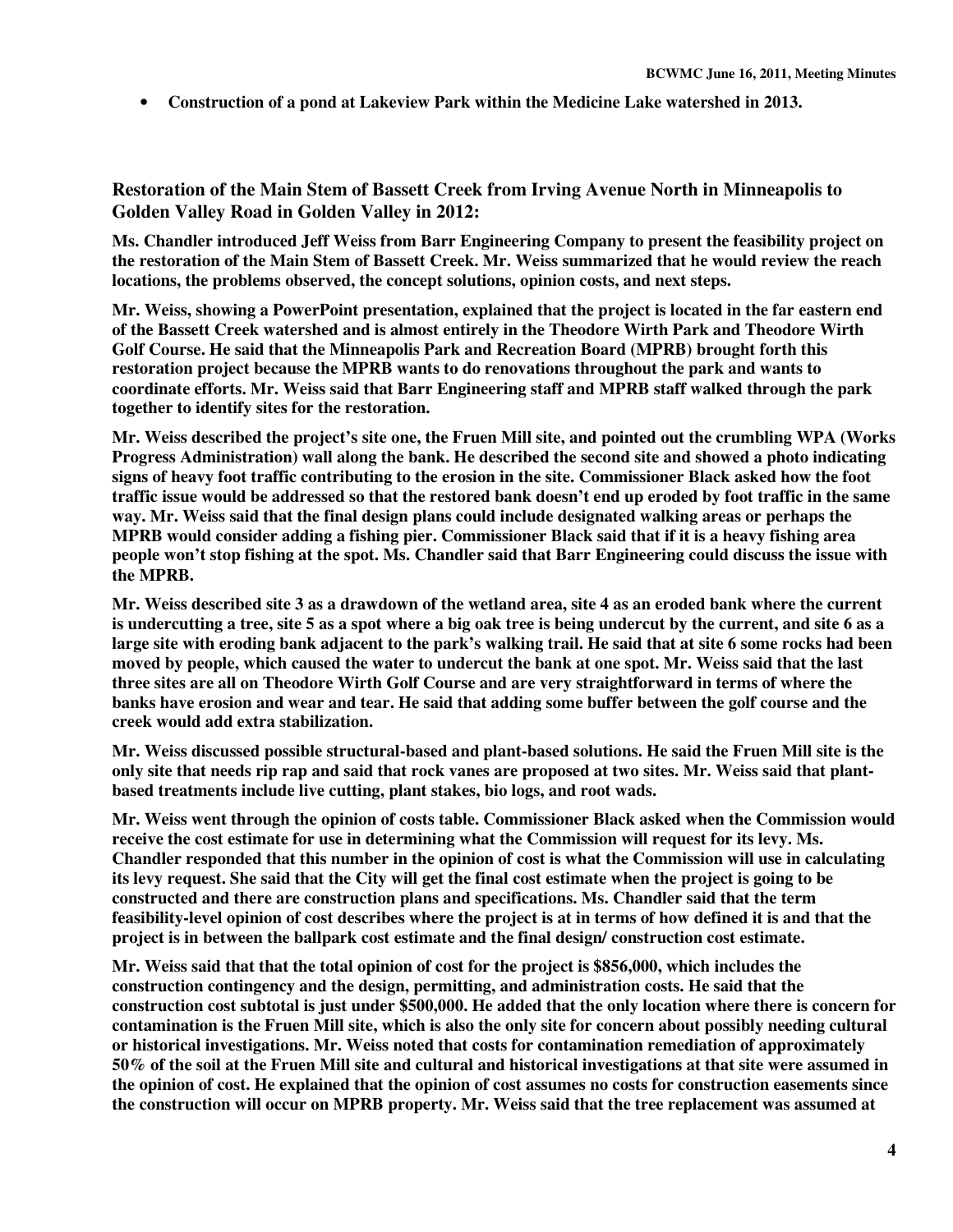**two-to-one and the vegetation warranty was assumed to be a three-year contract.** 

**Mr. Weiss said that next steps would be for the Commission to take steps to finalize the feasibility report, distribute the final report, amend its Plan and send the levy request to the County and then the MPRB would undertake the project.** 

**Commissioner Black said that the construction contingency standard is 10% and asked why it is assumed at 20% for this project.** 

**Ms. Eberhart stated that as far as the soil contamination there was a transformer in that area that experienced some vandalism last year but that the disturbance to the site was minimal so she is not terribly concerned about extensive soil removal. She said that there may be a discussion raised by the Minnesota State Historical Preservation Office regarding the rip rap at site one so having a 20% contingency right now is comfortable because there may be some design changes at that site for that reason and also to address the fishing needs. Ms. Eberhart said that her understanding is that the Commission needs to or prefers to pass funds through a Commission member and she pointed out that the MPRB is not a member. She said the City of Minneapolis would be the fiduciary agent and would then hire the MPRB. Ms. Eberhart said that the City of Golden Valley is comfortable with the arrangement of the money flowing through the City of Minneapolis, even though some of the project is located in the City of Golden Valley, and the City of Minneapolis has a closer relationship to the MPRB. She said that if the Commission wants the money to go directly to the MPRB it would be fine with the City of Minneapolis.** 

**Commissioner Black said that 30% for design, administration, and permitting seems high especially given that the Resource Management Plan was supposed to help lower costs of permitting. Ms. Eberhart commented that hopefully some of the work in this project will be bioengineering, which is a more creative and time consuming process than using rip rap. She said that she thinks that at this point it is appropriate to have the higher contingency figure in the report, which is not meant to encourage too much work. Ms. Eberhart clarified that regarding permits there will need to be a construction easement at the private property, which is the Fruen Mill site, and the MPRB would issue permits for the work on MPRB property but without a fee, and she wasn't sure what other permits may be needed for the work on the creek. She added that it is more comfortable to have the cost figure higher than too low at this point.** 

**Commissioner Hoshal asked about whether the erosion control measures in the project would actually serve to just move the erosion problems to new sites. Mr. Weiss said no, not likely. Commissioner Hoshal asked if anyone had any knowledge of a historical site called the Sweeney Slaughterhouse along the creek in the early 1900s. No one indicated any information about it.** 

**Mr. Asche said that the Minnesota Pollution Control Agency (MPCA) may be looking at wetland issues for their formal water quality certification. He said one of the issues that the City of Plymouth has run into through the BCWMC is wetland mitigation required for some ponding. He said the wetland mitigation can go a couple of different directions depending on the type of project and can be an unanswered question for quite a while. Mr. Weiss said that this project wouldn't change any permanent ponding areas or any permanent water levels so the project wouldn't cause any permanent wetland impacts. He said that there would be the drawdown of the one wetland site but it would return to its normal water level. Mr. Weiss explained that the typical experience with streambank erosion projects are that they are self-mitigating and often improve wetland habitat because of the sloped banks.** 

**Chair Loomis asked if the Commission evaluates its streambank restoration projects in terms of habitat and remarked on one of the proposed sites in the project where the stream will be widened to slow down the velocity of the waters and asked how that would impact the habitat for mussels, which require faster moving water. Mr. Weiss said that the base flow area of that site wouldn't really be impacted and instead the project would create more of a flood plain and the bulk of the flow would remain in the channel.** 

**Andrea Weber of the MPRB discussed that site and said that the MPRB would like to construct additional access points on that section and possibly some fishing points as well. Chair Loomis brought up the earlier discussion of the foot traffic on site two. Andrea Weber said that the area is a popular fishing spot and the MPRB is looking into putting in fishing blocks to provide people with an opportunity to do that activity.**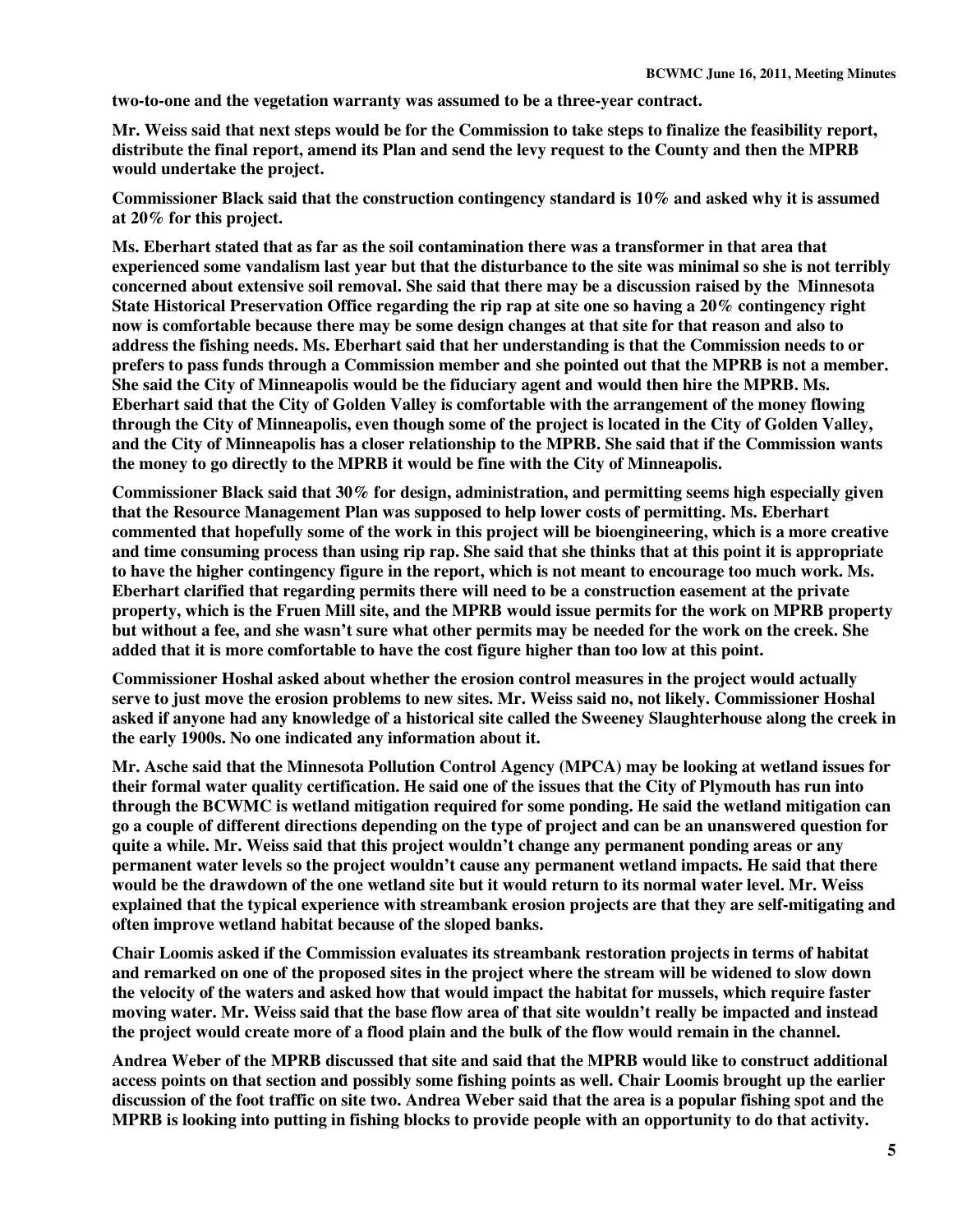**She said the MPRB is still in a citizen's advisory phase but commented that in the case of a project such as this one where the MPRB is partnering with another group the MPRB will communicate to its Citizen Advisory Group that there are certain things that need to happen in the project in partnership.** 

**Chair Loomis commented that one of the erosion sites seems to have worse scouring due to people rearranging rocks in the creek and asked if the MPRB has plans to monitor the rock vanes after construction. Ms. Weber said that the MPRB would need to maintain the project once the construction and warranty are complete and it will be something that the MPRB will need to make sure its staff understands.** 

# **Modification of the Wirth Lake Outlet Structure in 2012:**

**Chair Loomis noted that this project is part of the Wirth Lake TMDL implementation project. Ms. Chandler displayed a PowerPoint presentation on the project location, goals and issues, alternatives, recommended solutions, opinion of cost, and next steps.** 

**Ms. Chandler explained that the outlet is on the northeast corner of Wirth Lake and flows a short distance before it heads into the Main Stem of Bassett Creek. She said that the project is the one and only implementation project of the Wirth Lake TMDL study. Ms. Chandler explained that the project is to modify the outlet structure to prevent backflows coming into Wirth Lake from Bassett Creek. She said that the project would eliminate 55 pounds of phosphorous from flowing from the creek into the lake.** 

**Ms. Chandler said the project will replace the current timber outlet of the structure, will need to make sure there won't be any problems with the lake level or flood levels downstream, and will want to minimize the maintenance required. Ms. Chandler noted that the creek is typically one to two feet lower than the lake but that it only takes the creek to be at a level that is consistent with a two-year flooding event for the water to flow back into Wirth Lake.** 

**Ms. Chandler explained the four alternatives that were explored and provided information on the recommended solution of the replacement of the timber outlet with two rubber check valves. Ms. Chandler reported that the advantages to the rubber check valve solution include lower cost, reliability, low maintenance needs, and the fact that it would be the least visible option. She stated that the disadvantages include that access would be needed from the top and that something like lockable hatches would need to be constructed. She noted that the rubber check valves would also require a weir to be placed in from of the outlet structure to control the water level so it remains at its normal water level.** 

**Ms. Chandler said that the opinion of cost for the project is \$180,000 and that the BCWMC received a \$75,000 Clean Water Fund grant from the Minnesota Board of Water and Soil Resources (BWSR) for the project. She said that the Commission would need to take action on the feasibility study and that there would need to be an agreement between the City of Golden Valley and the MPRB for the City to do the construction on the site and for maintenance of the project.** 

**Mr. Asche asked if there is any concern with the option regarding managing to get water out of Wirth Lake in the event of an emergency. Ms. Chandler said that it is a good point and that if there is to be a ground overflow that it should be designed as part of the project.** 

**Mr. Byrne asked if the project would reduce the total capacity and if the emergency overflow would be used at a different frequency. Ms. Chandler said it that Barr Engineering would need to look into it to find out the relative capacity.** 

**Commissioner Black said that it looks like there may be a lot of foot traffic in the area of this project, too, and wondered if the design would accommodate for it. She said that it should be looked at during the project design and perhaps could be coordinated with the Main Stem project's site two regarding design considerations for the foot traffic.** 

**Commissioner Hoshal displayed a mounted Bassett Creek walleye and spoke of the environmental disconnect, the physical disconnect between the creek and the lake, which would occur if the rubber check**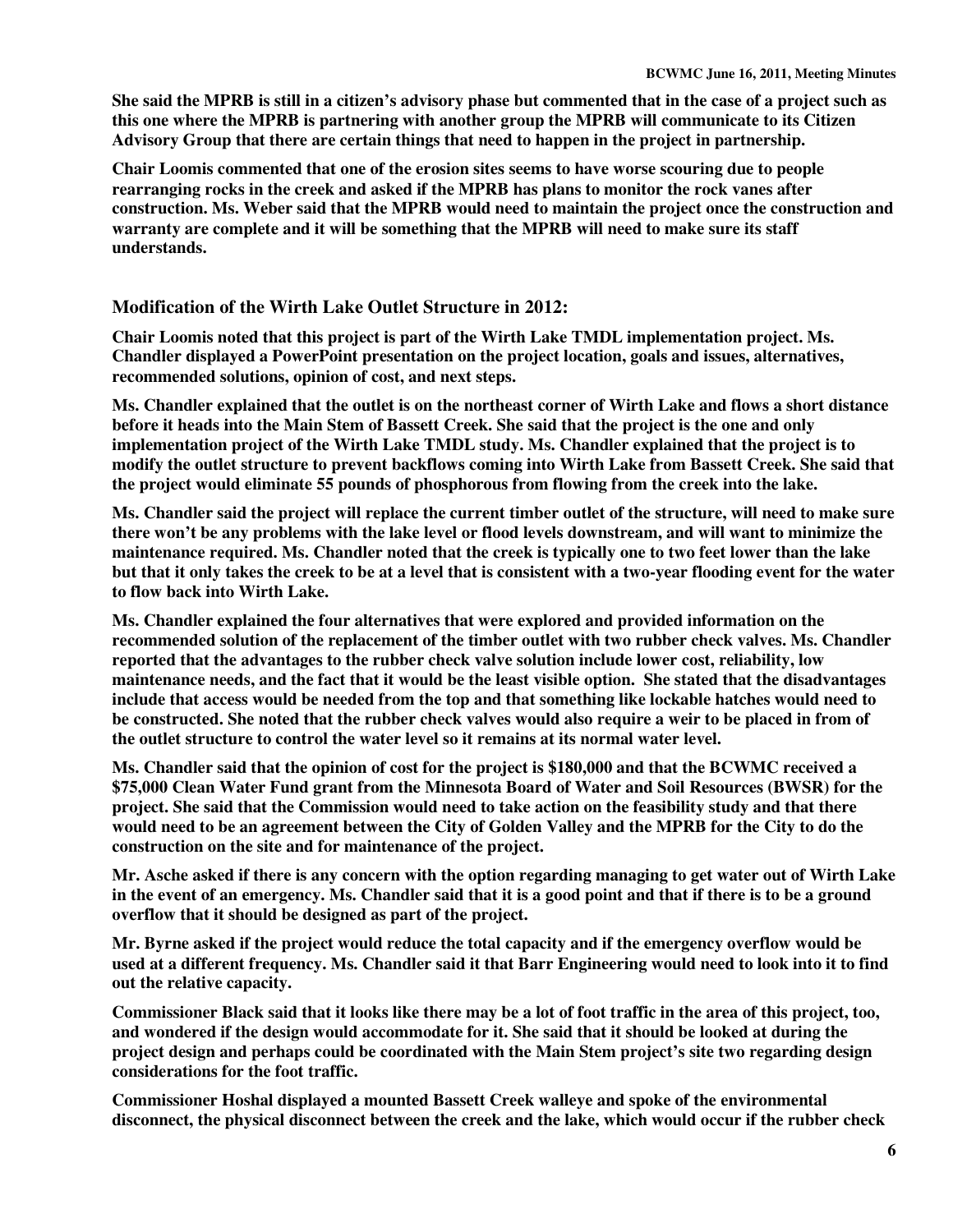**valve solution is used. He asked that the feasibility report touch on the environmental disconnect and its potential impact and how it could be addressed.** 

**Mr. Oliver commented that Wirth Lake is part of the Minnesota Department of Natural Resources' (DNR) children's fishing program and is stocked regularly. He said that his inclination is that most of the fish present in the stream are rough fish and it would improve the fishery of Wirth Lake by not allowing rough fish into the lake.** 

## **Construction of a Pond at Lakeview Park in 2013:**

 **Chair Loomis said that this project is located in the Medicine Lake watershed and is on the implementation plan for the Medicine Lake TMDL. Ms. Chandler stated that the feasibility study was emailed to the Commission and is available in hard copy format today. She said that the study is the 2004 report prepared by Bonestroo and is accompanied by a letter written this month by the City of Golden Valley that updates the status of the feasibility study and the project. Ms. Chandler said that the project is slated for 2013 construction. She stated that she would present information about the project's location, problems, goals, what the proposed pond would do, opinion of cost, and conclusion.** 

**Ms. Chandler said that the project location is on the west side of the City of Golden Valley and close to Highway 169 and discharges into Plymouth and Medicine Lake. She described the site and said that the water quality-related concerns are that the watershed currently drains to Plymouth without any water quality treatment and that the watershed is fully developed, which means it doesn't offer many opportunities to add water quality treatment. Ms. Chandler said that the goals were to improve how well the existing BMPs work downstream, to reduce the nutrient loading, to meet the Commission's Level I treatment standards, and to meet the City's goals of reducing the potential for flooding and providing an amenity in the park.** 

**Ms. Chandler provided details on the benefit to Medicine Lake regarding the phosphorus removal that would be gained due to the pond. She said the pond would prevent 38% of total suspended solids and 23% of total phosphorous each year from entering Medicine Lake.** 

**She said that in 2004 the project cost estimate for constructing the pond was \$146,000 but there were additional costs that the City faced regarding removal of asbestos-bonded sewer pipes. Ms. Chandler explained that at the time the City was looking at a slightly different location for the pond, which would have required the repositioning of sanitary sewer pipes. She said that those additional costs would have brought the project cost up to \$417,000 and due to that high cost the project was not ordered to be built. She said the project cost has since come down to \$196,000 because the City of Golden Valley will be using other funds to be make the sanitary sewer pipes water tight so that they won't need to be removed. She said the project cost includes the updated cost for the pond construction with allowance for inflation and some allowance in case some pipe may need to be moved.** 

**Ms. Chandler listed the project benefits as getting the needed additional water quality treatment for Medicine Lake, meeting Level I water quality treatment requirements, reducing the maintenance requirements downstream because it allows another place for sediments to settle out before heading down downstream, providing park amenities, and avoiding utility removal/ relocation. She mentioned that the project does not increase flooding issues in the area. She recommended that the Commission order the project for 2013 when the Commission gets to the point in the process of ordering projects.** 

**Chair Loomis stated that this is a public hearing and asked if anyone wanted to comment on the proposal to amend the BCWMC's Plan. Hearing no comments Chair Loomis closed the public hearing.** 

**Chair Loomis said that staff is looking for direction to amend the Commission's** *Watershed Management Plan* **to include the three projects presented today. Commissioner Black said that she doesn't have any problems with adding these projects to the Commission's Plan but that she is not in agreement with the 20% contingency and the 30% administration, design, and permitting costs.**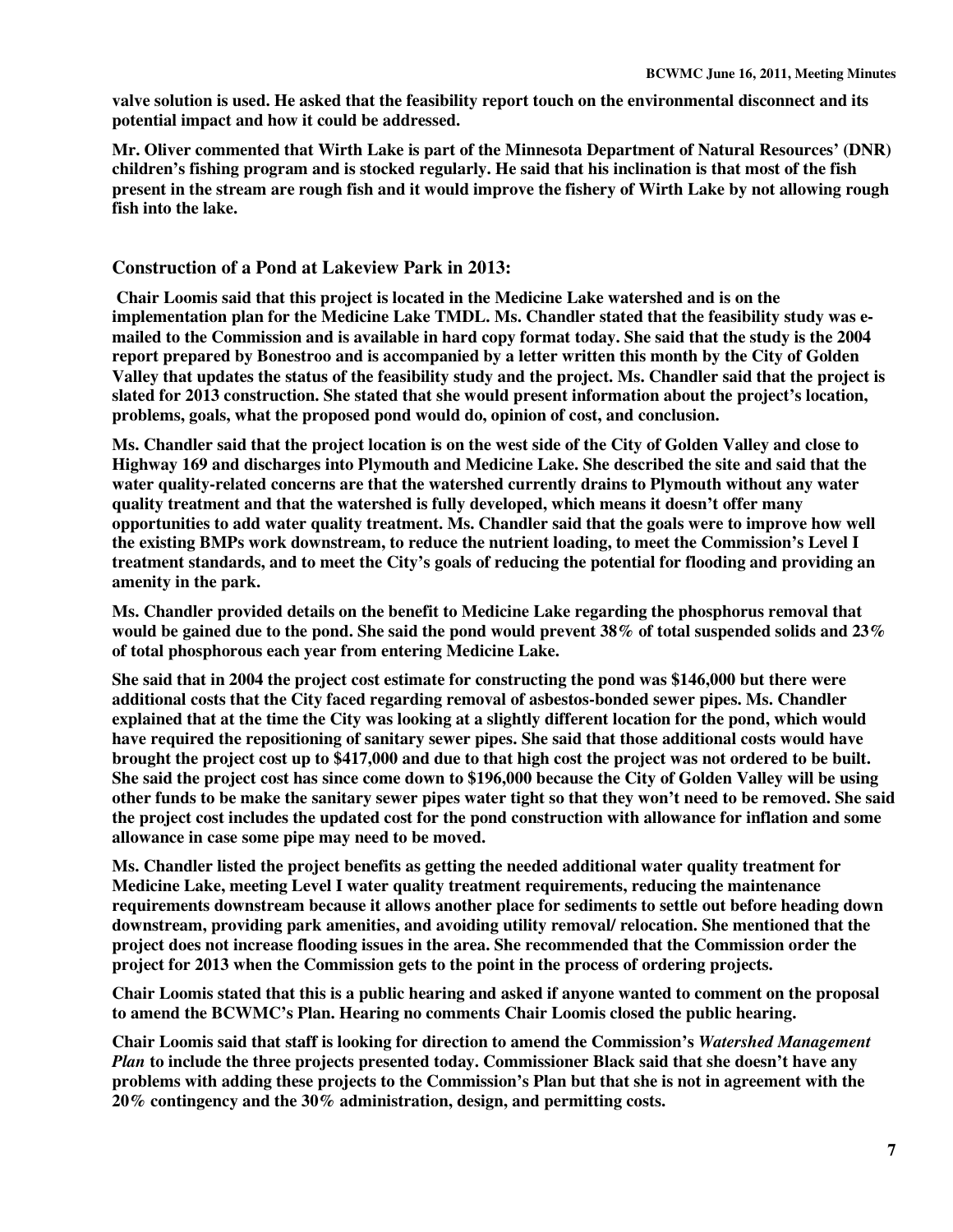**Commissioner Black moved to amend the Commission's** *Watershed Management Plan* **to include the three projects presented and that she hopes that the Commission will receive more reasonable cost estimates for the contingency budget and the design, administration, and permitting costs. Acting Commissioner Goddard seconded the motion. Commissioner Black commented that she would like the Commission to go out for a Request for Proposals (RFP) for these projects. Chair Loomis said that typically the Commission contracts with a member city for the projects and the member city would go out for any RFPs. The motion carries with seven votes in favor [Cities of Minnetonka and Robbinsdale absent from vote].** 

#### **6. NEW BUSINESS**

# **A. Discuss Capital Project Funding:**

**i. Estimated Tax Levy Request for County Collection in 2012. Ms. Chandler said that the Commission needs to provide today to Hennepin County a number for the Commission's estimated maximum tax levy request for collection in 2012. She said the Commission could lower its request but couldn't raise it beyond this estimate. Ms. Chandler stated that the amount in the Commission's CIP reserve is getting verified but is not available for today's discussion. She recommended that the Commission anticipate needing to use levied funds for the 2012 construction project costs and the Schaper Park Pond study.** 

**She said the total costs of the 2012 projects are \$1,073,000. Ms. Chandler said the Commission could levy for the entire amount, or if the Commission would like to keep its levy request at the previously discussed 2012 amount of \$935,000 then the Commission could split the costs for the Main Stem project over two years.** 

**Commissioner Langsdorf asked about the costs that the Commission already anticipates for 2013. Ms. Chandler reviewed with the Commission the CIP projects and the costs identified for 2013.** 

**Chair Loomis said that the Commission would need \$1,073,000 less the \$75,000 Clean Water Fund grant of \$75,000 for the Wirth Lake Outlet Structure project, which would mean the Commission would need \$998,000.** 

**Commissioner Black reiterated that she is looking for lower numbers for the construction contingency and the design, permitting, and administration costs on the projects and that if there aren't lower costs she'll be looking for justification of the costs. Commissioner Black moved for staff to communicate to Hennepin County that the Commission's maximum tax levy for collection in 2012 is \$998,000. Commissioner Goddard seconded the motion. The motion carries with seven votes in favor [Cities of Minnetonka and Robbinsdale absent from vote].** 

**Mr. Asche said that perhaps the Commission would want the TAC to discuss the feasibility costs so that a way could be worked out for the feasibility studies to have some itemized numbers for some of those costs described by Commissioner Black.** 

**Ms. Clancy agreed with Mr. Asche's suggestion and also commented that city council members may be used to seeing feasibility reports for project improvements that are at the 75% to 80% design level whereas here the Commission is seeing the reports at the 10% design level, which may be why there seems to be some discrepancy between the percentages for the contingencies and unfortunately the Commission needs to ask for money for the projects very early in the process.** 

**The motion carries with seven votes in favor [Cities of Minnetonka and Robbinsdale absent from vote].** 

**B. Discuss Draft Feasibility Reports: Bassett Creek Main Stem Project; Wirth Lake Outlet Structure CIP Project; and, Lakeview Park Pond** 

**Ms. Chandler asked if the Commission wants to see the reports changed or presented again or if the Commission wants revisions or justification to the cost estimates. She reiterated that the numbers listed in**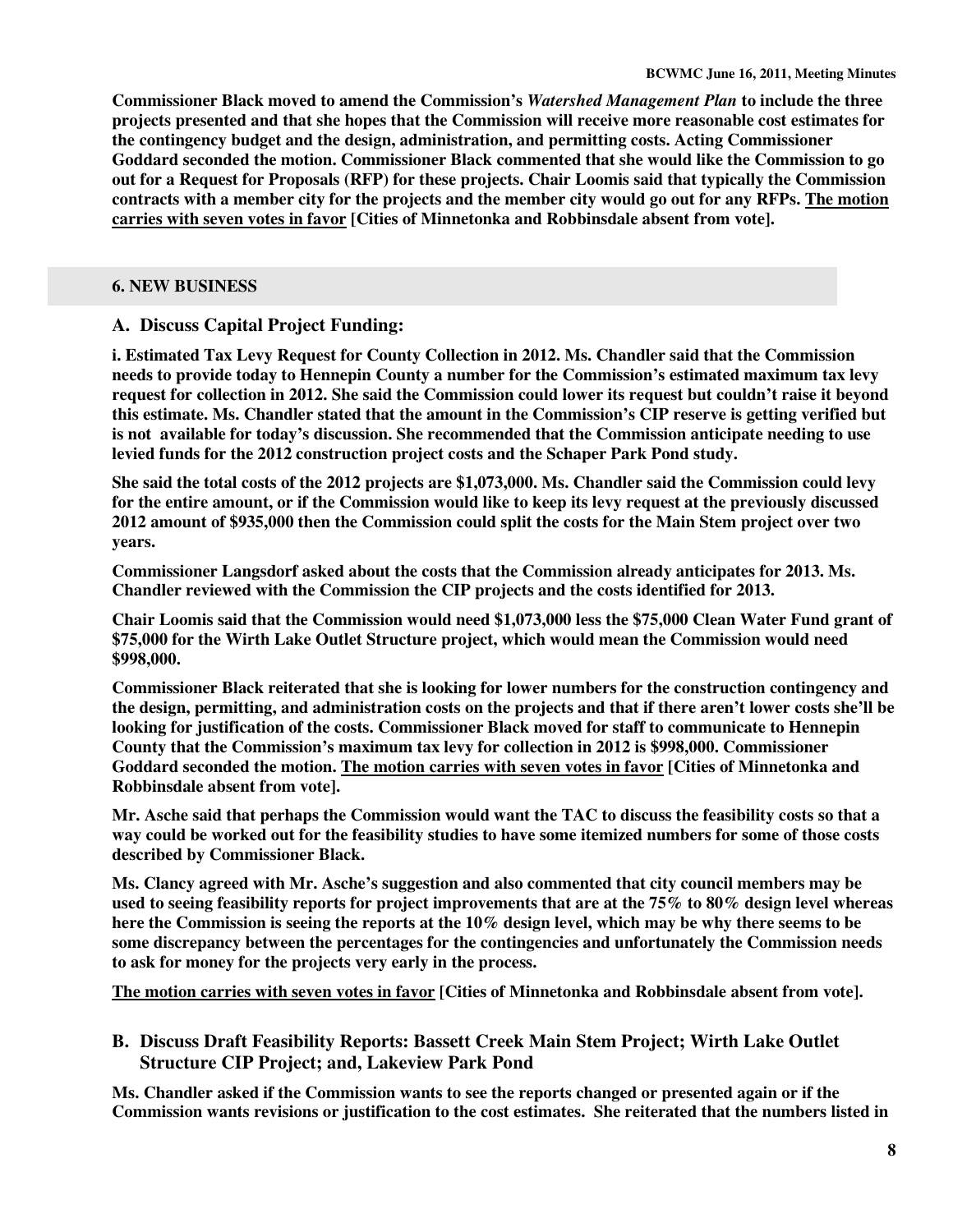**the reports are the numbers that the Commission will be working with until it has final cost estimates during the design process. Commissioner Black asked if these numbers in the reports are the numbers that the Commission will use for its levy. Ms. Chandler said yes. Mr. LeFevere said that the Commission wouldn't need to change these feasibility reports but could include more information about the costs of the projects as part of its consideration process when it decides its final levy request amount in September. Mr. LeFevere said that the amount that the Commission levies is the amount that the Commission agrees to pay the cities for these projects. He said that the cities are required to cover cost overruns and the implementing cities are the ones who have the greatest interest in making sure they have enough contingency so that they are comfortable with moving forward. Acting Commissioner Goddard pointed out that if the project costs end up being less than the amount that is levied for the project then the remaining funds go into the CIP reserve and could be applied to the costs of the next year's capital projects, which would thereby reducing the levy for that year.** 

**Ms. Clancy agreed with Acting Commissioner Goddard's comments and stated that the cities and BCWMC staff have been aggressively seeking out other sources of funding for the construction projects.** 

**Acting Commissioner Goddard said that regarding the Wirth Lake report the Commission had questions about checking the outlet capacity and looking into emergency overflow. Commissioner Hoshal said he would like a paragraph added that addresses the disconnection that would be caused by the proposed valve. Ms. Chandler said the Commission also had a comment about addressing the foot traffic around the outlet. The Commission agreed that no changes needed to be made to the Main Stem feasibility study but directed Ms. Chandler to follow up with the MPRB regarding the foot traffic at site 2.** 

**Chair Loomis asked what the cost savings would be between a two-year and three-year warranty on the vegetation in the Main Stem project and asked Barr Engineering to investigate.** 

**Ms. Chandler asked if the Commission would like to see an updated presentation on the Wirth Lake report next month. The Commission indicated yes.** 

**Acting Commissioner Goddard moved for staff to finalize and distribute the feasibility studies. Commissioner Hoshal seconded the motion. The motion carries with seven votes in favor [Cities of Minnetonka and Robbinsdale absent from vote].** 

**C. Minneapolis Park and Recreation Board Plans for the Beach at Twin Lake.** 

**Ms. Weber said that the MPRB is working with the Conservation Corps on invasive species removal along the banks on Twin Lake and that work will begin in mid-July. She said that some erosion controls such as bio-logs have already been installed. Ms. Weber said that the MPRB is also looking at emergency access route stabilization and is looking to secure the funding source for that work. She said that she believes the Conservation Corps will be hand-pulling the smaller plants and cutting and treating the larger.** 

**Chair Loomis said that at a previous meeting there were some concerns raised by a resident regarding the installation of erosion control measures on the banks. Ms. Weber said that she did inspect the control measures and that although the stakes were installed in the middle of the logs instead of at the ends she believed that the measures were installed appropriately. Ms. Clancy said that the MPRB did speak with the City of Golden Valley about the erosion control permits and that the MPRB was not required to have an erosion control permit and thanked Ms. Weber for going out and inspecting the erosion control measures on the site.** 

**[Acting Commissioner Sarvi departs the meeting.]** 

# **7. OLD BUSINESS**

**A. Approve BCWMC's 2012 Operating Budget/ Direct Distribution. Administrator Nash explained that the most recent revision of the budget was distributed today and that the change to the levy that was just discussed today by the Commission would need to be reflected in the budget sheet in the information table on the budget. Administrator Nash said that he would finalize the budget and levy**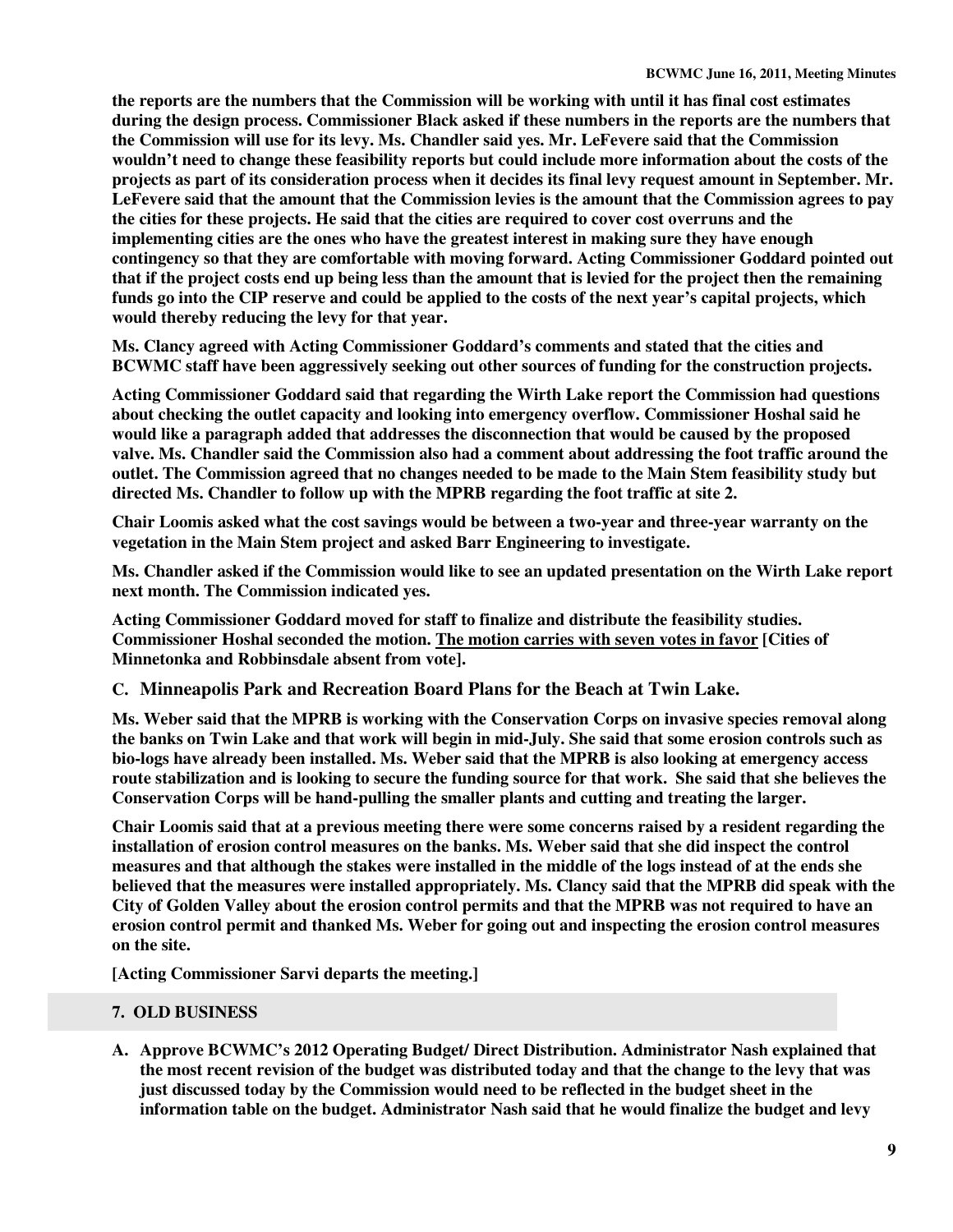**descriptive document to match the revised operating budget and would get it to Chair Loomis for signature tomorrow. Commissioner Hoshal moved to approve the budget as presented. Commissioner Langsdorf seconded the motion. The motion carried with five votes in favor [City of Crystal, City of Golden Valley, City of Medicine Lake, City of Minneapolis, and City of St. Louis Park], one city against [City of Plymouth], and three cities absent [City of Minnetonka, City of New Hope, and City of Robbinsdale].** 

## **B. TAC Recommendations**

**i. Electronic Data Collection of Surface Water Elevations. Administrator Nash summarized the TAC's discussion and said that the TAC would like staff to come back to a future TAC meeting with information on the uses of the data and suggestions as well as more details on how cities could act as partners to conduct some of the visual readings when they are out there on inspections. Commissioner Hoshal asked if the Commission could encourage lake associations to get involved with the data reading. Administrator Nash said that would be great as long as it could be done on a consistent basis and if he or anyone else knows of a group willing to do this then it could be set up.** 

**He said that another idea the TAC discussed is trying out the transducer technology on a couple of lakes in the watershed. Commissioner Black asked if the TAC is looking at getting more information about the use of the data before looking into buying transducers. Administrator Nash said that the TAC's questions would be answered to the TAC's satisfaction before any new equipment would be purchased or before modifying the monitoring program for 2012.** 

**Chair Loomis asked if this data would be useful for the proposed new XP-SWMM model. Ms. Chandler said that even the bi-weekly data would be helpful with the model and there would be better numbers using a transducer but the costs and benefits would need to be weighed.** 

**Commissioner Black moved that staff move forward and look into details of purchasing and installing one or two of the transducers. Commissioner de Lambert seconded the motion. The motion carried with six votes in favor [Cities of Minnetonka, New Hope, and Robbinsdale absent from vote]. The Commission clarified that Administrator Nash would prepare the information for the TAC and that he could utilize the Commission Engineer at his discretion. Ms. Clancy added that the City of Golden Valley has a transducer installed on Bassett Creek and there may be some valuable lessons that could be shared. Commissioner Black said that it seems like it could be a direction to staff to look into partnering with the cities if they have someone available and to see if lake associations have volunteers interested in doing this type of data collection. Ms. Chandler commented that the TAC was also looking for general information on uses of the water level data and whether there would be a benefit to collecting the data one way or the other manually or electronically.** 

**Ms. Clancy mentioned that the City of Golden Valley has a transducer installed on Bassett Creek that is monitored by its SCADA system. She said that she wanted the Commission to know that the City is already collecting water level data electronically and that there are some valuable lessons that could be shared.** 

**ii. BWMC and Member City Permit Review Procedures. Administrator Nash said that in light of the Commission's role as a categorical wasteload allocator Commissioner Welch suggested a possible new Commission policy that would trigger a review of smaller projects compared to the size of projects that currently are reviewed under BCWMC requirements.** 

**Ms. Chandler said that the TAC discussed decreasing the trigger for the erosion and sediment control review from the current trigger of 200 cubic yards to 50 cubic yards, as suggested by Commissioner Welch, or a 5,000 square foot land disturbance trigger instead of the Commission's current trigger of 10,000 square feet. She explained that the trigger would result in a review of water quality impacts of projects.** 

**Ms. Chandler said that the Commission's current triggers for its Level I treatment is a 0.5-acre development or a five-acre redevelopment for commercial and that the triggers are even larger for**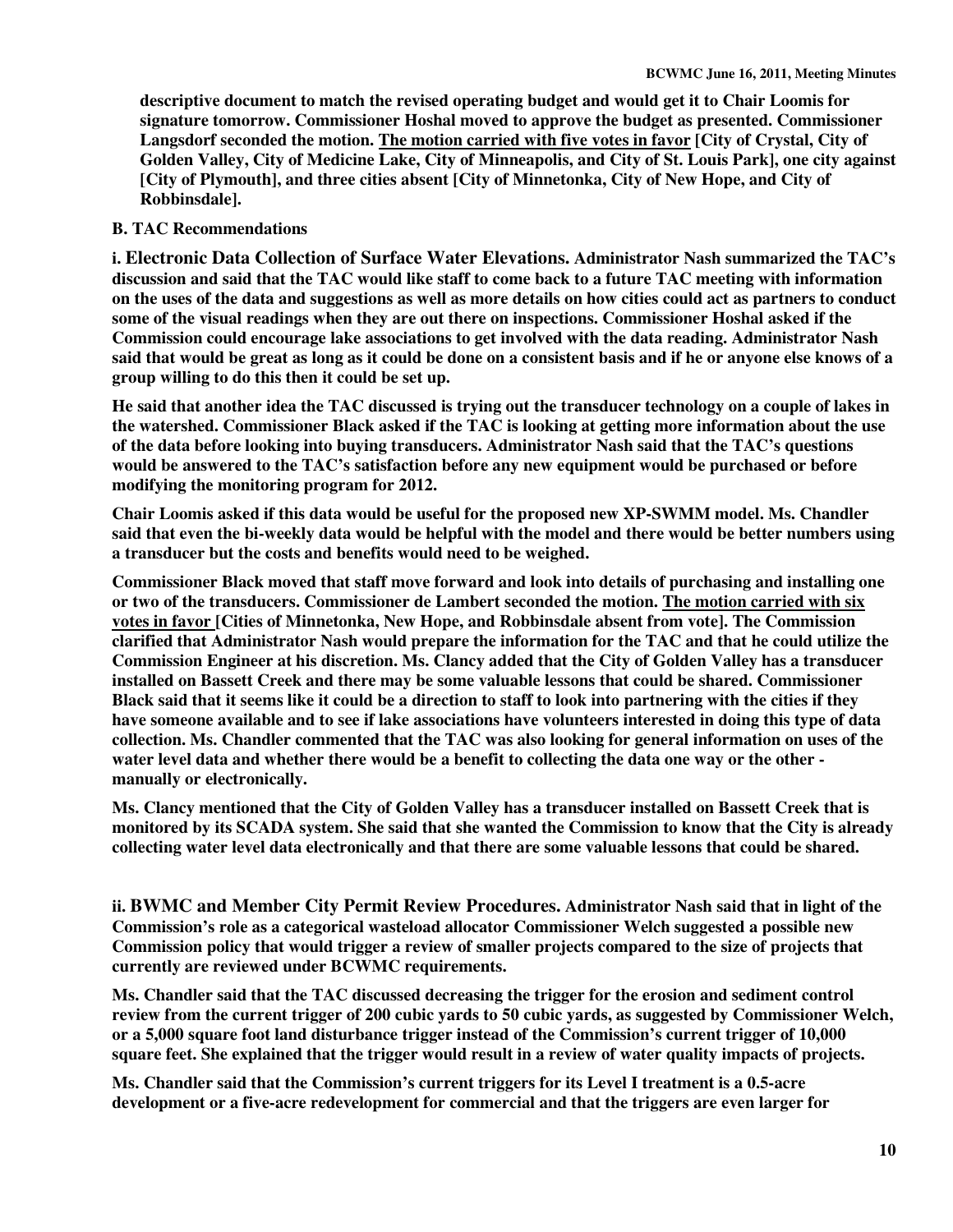**residential development and redevelopment.** 

**Ms. Chandler said the TAC raised concerns that smaller triggers would lead to a large number of smaller Best Management Practices (BMPs) and the TAC was concerned about maintaining those small BMPS and getting enough bang for the buck in terms of getting the benefit compared to the work required by city staffs. She said that the TAC discussed an alternative to doing BMPs on these really small projects that would include doing regional BMPs to capture these smaller projects not captured in permitting. She said that another possibility discussed was that instead of such a dramatic decrease in the trigger points that perhaps a redevelopment trigger of one acre could be discussed.** 

**Ms. Chandler said that the TAC discussed the different cities' triggers and the TAC thought that it might be valuable for the Commission to see that information.** 

**Ms. Chandler said the TAC also discussed the draft NPDES permit that was released two days before the TAC meeting. She said that the TAC voiced a lot of concerns about whether there would be enough requirements in the permit that the Commission shouldn't be requiring any more.** 

**She said that the TAC recommended:** 

- **That the Commission consider a one-acre or greater trigger for the Commission review of redevelopment projects;**
- **That the Administrator compare the member-city triggers and report the information to the Commission at a future meeting;**

**Mr. Asche said that the difficulties caused by setting the triggers too small are that there would be more reviews, more inspections, more agreements, and more follow-up. He said the TAC discussed the one-acre trigger due to the draft MS-4 permit but he said that the draft could change.** 

**Mr. Byrne commented that he thinks that Mr. Asche brought up to the TAC the idea of a one-acre trigger in order to address the Commission's concerns. Mr. Byrne said he didn't think that Mr. Asche was advocating a one-acre trigger. Mr. Byrne said that he recommends no change to the Commission's trigger. He said that there has been a question of whether the categorical wasteload allocator role means that the Commission would be on the hook with the MPCA for compliance and that he asked Mike Trojan of the MPCA this morning about how the MPCA will deal with categorical TMDLs. Mr. Byrne said that Mr. Trojan said that all of the responsibility will be on the individual MS4s. Mr. Byrne explained that the implementation plan is agreed upon in the TMDLs and the primary implementer will have in the implementation plan some sort of allocation of who does what. He said that the individual MS4s would have some idea of who will be responsible for what. Mr. Byrne said it is not the same as the old method where each MS4 has a wasteload allocated to them, He said now each MS4 has a job allocated to them. Mr. Byrne said that the MS4s need to document in their annual report their progress toward their job.** 

**iii. Water Quality Trading and Banking Programs. Administrator Nash said that the Commission Engineer noted that the Commission's current policies for water quality treatment and nondegradation allow increases in nutrient loading for new projects and for linear projects. He said that the TAC discussed whether the Commission would want to consider infiltration trading, meaning that if a permittee installs more stormwater infiltration than is required by the Commission's rules, the permittee could bank it or even sell it in the future.** 

**Ms. Chandler said that additionally there is another route that a couple of other watersheds have taken, which is that permittes who can't provide the necessary infiltration in their projects put money into a fund that pays for the watershed to construct a BMP project in an appropriate location. She said that TAC like the idea but didn't reach a decision to encourage the Commission to adopt the "no phosphorous loading" for all projects policy that the Commission and TAC had been discussing.**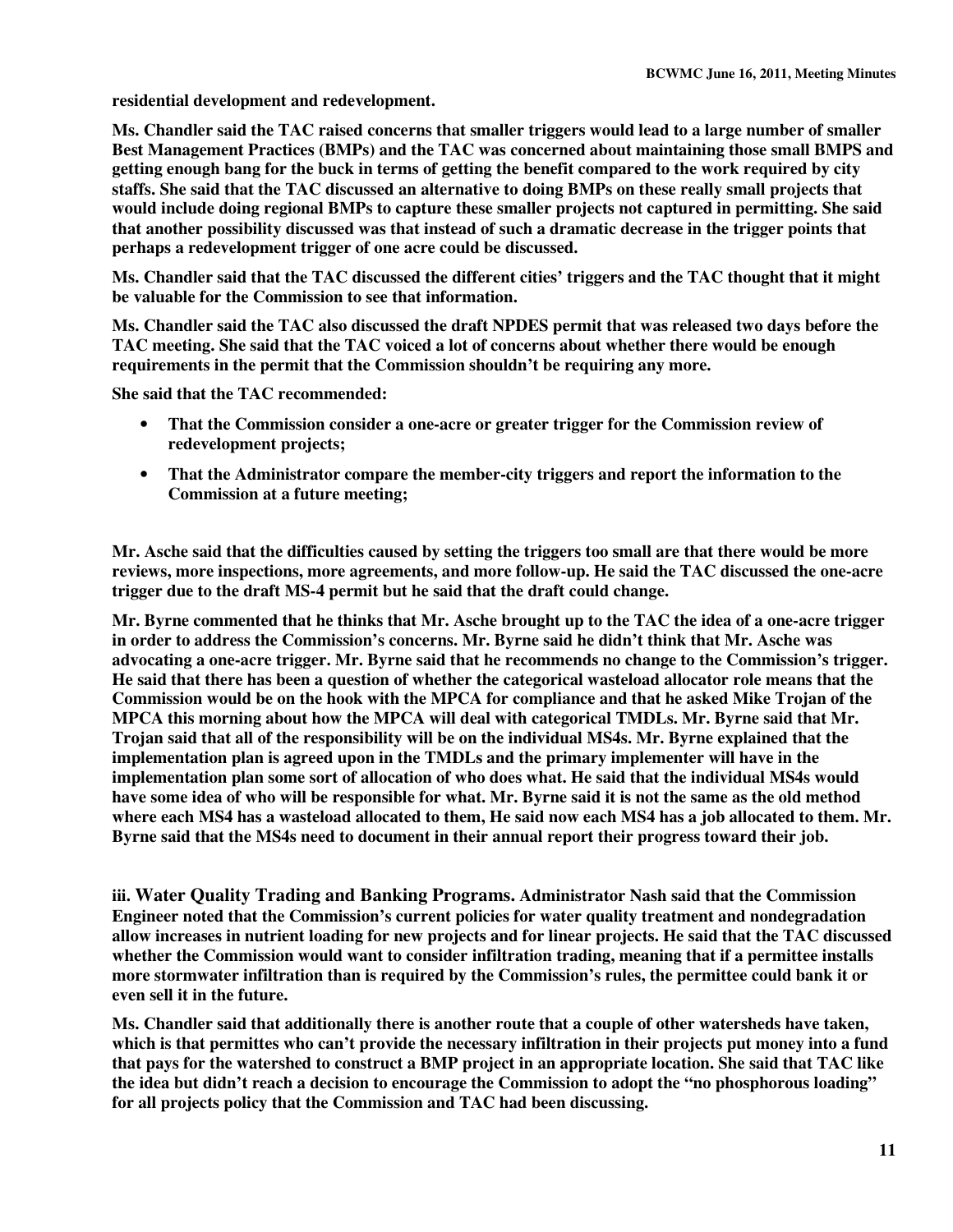**Chair Loomis said that Mn/DOT was given its own load allocation in the Sweeney Lake TMDL and that she isn't sure how Mn/DOT would meet its allocation if there isn't something like the banking program in place. Commissioner Black said that the program sounds interesting but it needs to be fleshed out. She said that there would be costs involved to keep it updated and to monitor it so a cost estimate would be a necessary piece. Chair Loomis said that maybe the Commission could get information from Ramsey-Washington and Nine Mile Creek on how they are the dealing with the costs of monitoring the program. Commissioner Hoshal asked if there are any third-parties handling such programs. Ms. Chandler said that there is a group that has a water-quality trading concept being set up in the Sauk River Watershed and in the Minnesota River Watershed.** 

**Chair Loomis said the Commission directs staff to gather more information and to keep TAC apprised. Ms. Chandler said that this is a big issue and it would be helpful if the Commission would identify a specific question or topic. Chair Loomis said that there is a gap in the Commission's policy for redevelopment and linear projects and that the Commission would like the TAC to address whether the Commission should look into changing its policy or whether the policy is fine the way it is. She said additionally the Commission is looking for feedback on whether the Commission should include linear projects in its policies. Chair Loomis said that the Commission is looking for findings to support why or why not and for alternatives for handling the linear projects. Chair Loomis said that the Commission also is looking for more information on the banking concept. Commissioner Black asked Administrator Nash to e-mail out to the Commission the information that he had distributed to the TAC regarding the member-cities' triggers for permit reviews.** 

**iv. Discuss BCWMC's Annual CIP Review Timeline. Ms. Chandler said that the Commission Engineer recommends that the Commission conduct its annual CIP review earlier than its current annual review that occurs in January. She said that January starts to run up against timelines related to plan amendments and the annual tax levy request to the County. Ms. Chandler said the TAC was supportive of the idea of doing the review earlier since the cities do their planning earlier. She said the TAC recommended that the Commission conduct its annual CIP review in April. Ms. Chandler said the recommendation is that this year the Commission would adopt its CIP revisions for 2013 at the July BCWMC meeting and then starting next year the Commission would direct the TAC to conduct its review in April. She said that the CIP would be a five-year CIP that is reviewed each year. She said that this schedule would mean that in 2012 the Commission would adopt its CIP for 2014 – 2018. Ms. Chandler said that the recommended schedule would provide the Commission with more time to prepare its feasibility studies and handle permitting as necessary. Ms. Black said that if this is the Commission's policy then it should be added to the Commission's policy manual.** 

**v. BCWMC's Draft 2012 Budget. Administrator Nash said that the TAC discussed the draft 2012 operating budget. He said that the only item that came out of the discussion was the desire from the TAC to see the Commission's various funds spelled out differently in the financial report. He said that he is looking for ideas on better ways to display the financial information. Chair Loomis said perhaps the Commission needs to put on its agenda a topic on how to read the Commission's financial reports. Administrator Nash said that the Commission could put it on the agenda and could ask Deputy Treasurer to come and explain the reports to the Commission. Chair Loomis said perhaps she and the Administrator should set up some time during one of the Commission's upcoming meetings to have Sue Virnig to come and explain the financial reports.** 

#### **8. COMMUNICATIONS**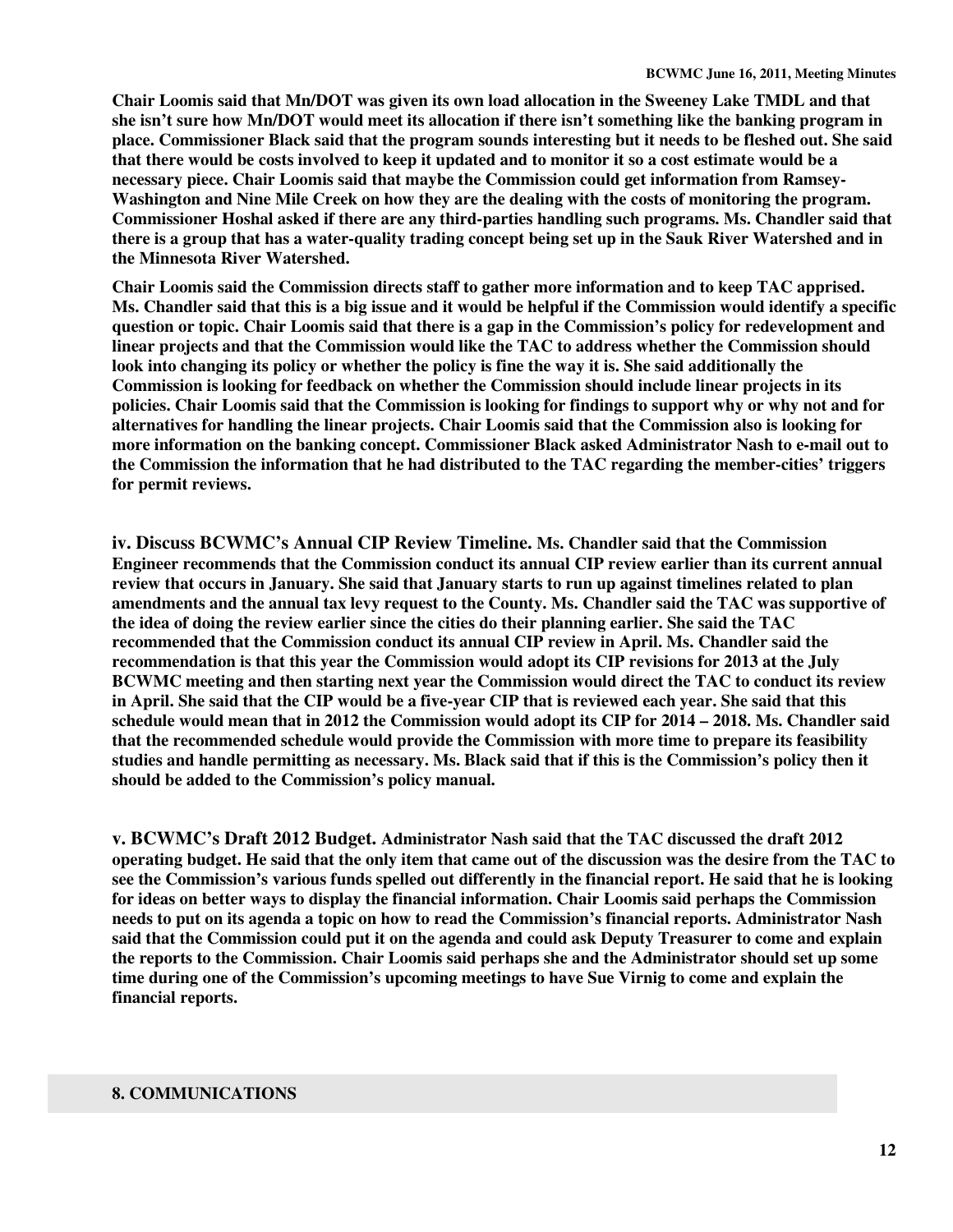## **Chair:**

- **1. Chair Loomis reported that she had received a newsletter from Wenck regarding mussel habitat and wondered if in the future the Commission would want to start considering improving mussel habitat as part of its stream restoration projects.**
- **2. Chair Loomis said that there was a Sun-Post article about the plantings at Meadowbrook Elementary and that the BCWMC was mentioned regarding its involvement through the Commission's education grant program.**
- **3. Chair Loomis stated that she received a request from a resident in Golden Valley for the Commission to ask the contractor who does the lawn service for the Hidden Lakes Homeowners Association for a list of the chemicals that the contractor uses on the lawns. She said that she isn't sure which chemicals the resident has concerns about since there is a state-wide ban on phosphorus. Commissioner Black said it is actually a restriction and Chair Loomis said yes, but contractors aren't allowed to use phosphorus on established lawn and the lawn in the Hidden Lakes area is established. Chair Loomis said that if the Commission was interested in making that request she would put it forward. No one indicated any interest.**
- **4. Chair Loomis described a technology being investigated and soon to be tested by the City of Golden Valley in their environmental manholes.**

# **Administrator:**

**1. Administrator Nash announced that staff at Barr Engineering, himself, and Ron Leaf of SEH have worked with Brooke Asleson of the MPCA to provide the content for responses to comments on the Sweeney Lake TMDL. He said that those letters went out last week to the people who provided comments. He said that the final changes are being made to the Sweeney Lake TMDL and he asked Barr Engineering to review the final changes made by SEH. Administrator Nash said that all final revisions would be done by next Friday and that the MPCA would then send it to the U.S. Environmental Protection Agency.** 

**[Acting Commissioner Goddard departs the meeting.]** 

# **Commissioners:**

**1. Commissioner Hoshal said that he attended the Bassett Creek Regional Trail open house put on by the Three Rivers Park District on June 14th .** 

# **Committees:**

- **1. Commissioner Langsdorf introduced Resolution 11-04 "A Resolution of Appreciation for the Services of Stuart Stockhaus" and Resolution 11-05 "A Resolution of Appreciation for the Services of Bonnie Harper-Lore." Chair Loomis moved to adopt Resolution 11-04 and Resolution 11-05. Commissioner Langsdorf seconded the motion. The motion carried with five votes in favor [Cities of Minneapolis, Minnetonka, New Hope, and Robbinsdale absent from vote].**
- **2. Commissioner Langsdorf said that the BCWMC's Education and Public Outreach Committee has submitted a memo to the Budget Committee for its consideration of the idea that the Administrator would provide assistance to the Education Committee.**
- **3. Commissioner Langsdorf provided an update on the May 31st WMWA workshop.**
- **4. Commissioner Langsdorf said that the Education Committee has developed an Education Plan for 2011-2015 that is ready for the Commission's review. The Commission directed the review of the**